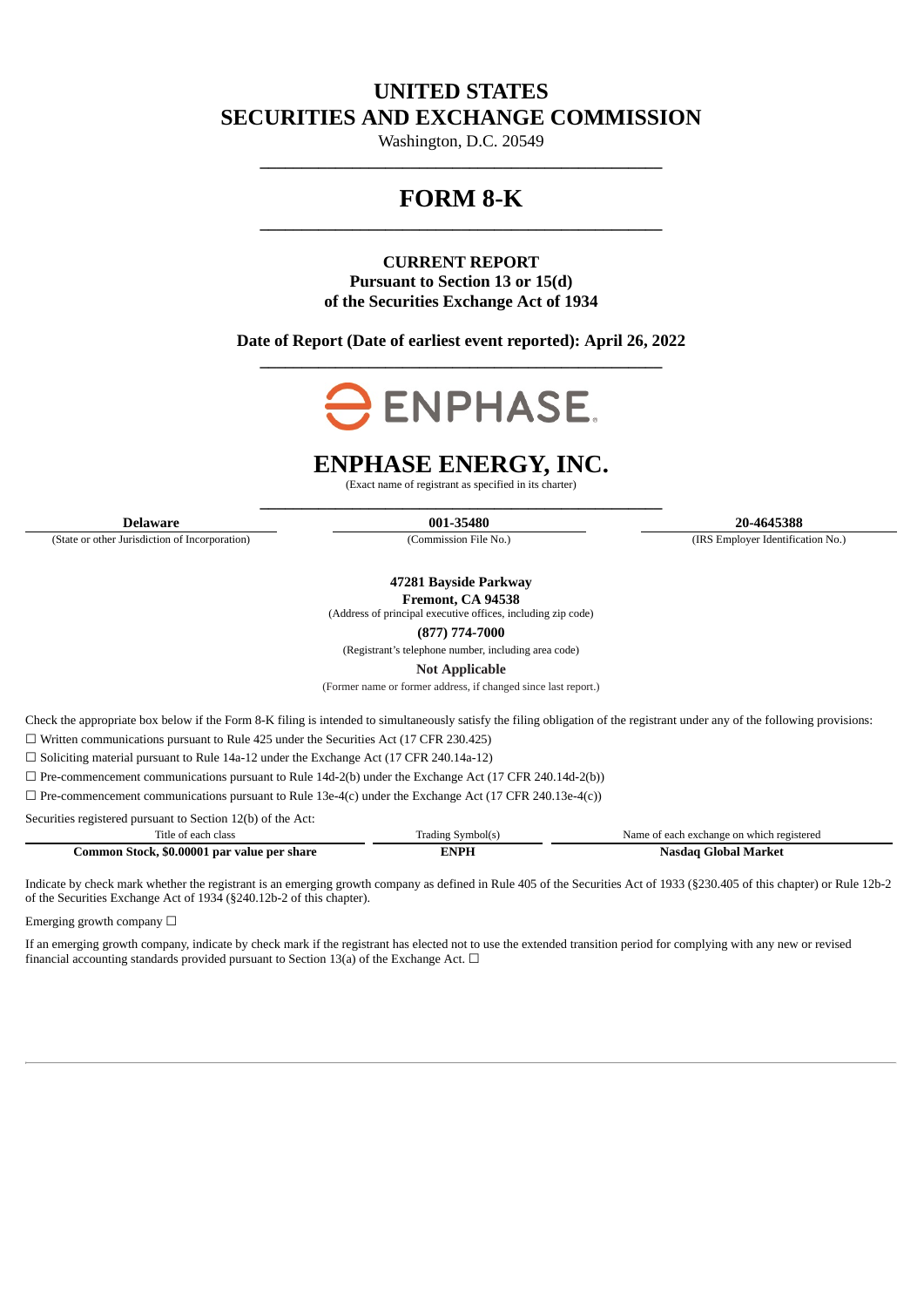#### **Item 2.02. Results of Operations and Financial Condition.**

On April 26, 2022, Enphase Energy, Inc. (the "Company") issued a press release announcing the Company's financial results for the first quarter ended March 31, 2022. A copy of the press release is furnished as Exhibit 99.1 to this report.

The information in Item 2.02 of this Form 8-K and the exhibit 99.1 attached hereto shall not be deemed "filed" for purposes of Section 18 of the Securities Exchange Act of 1934, as amended (the "Exchange Act"), or subject to the liabilities of that Section or Sections 11 and 12(a)(2) of the Securities Act of 1933, as amended (the "Securities Act"), and shall not be incorporated by reference in any registration statement or other document filed under the Securities Act or the Exchange Act, whether made before or after the date hereof, regardless of any general incorporation language in such filings, except as shall be expressly set forth by specific reference in such a filing.

#### **Item 9.01. Financial Statements and Exhibits.**

## (d) **Exhibits.**

**Exhibit Number Description**

[99.1](#page-3-0) Press release of the [Company,](#page-3-0) dated March 31, 2022, entitled "Enphase Energy Reports Financial Results for the First Quarter of 2022"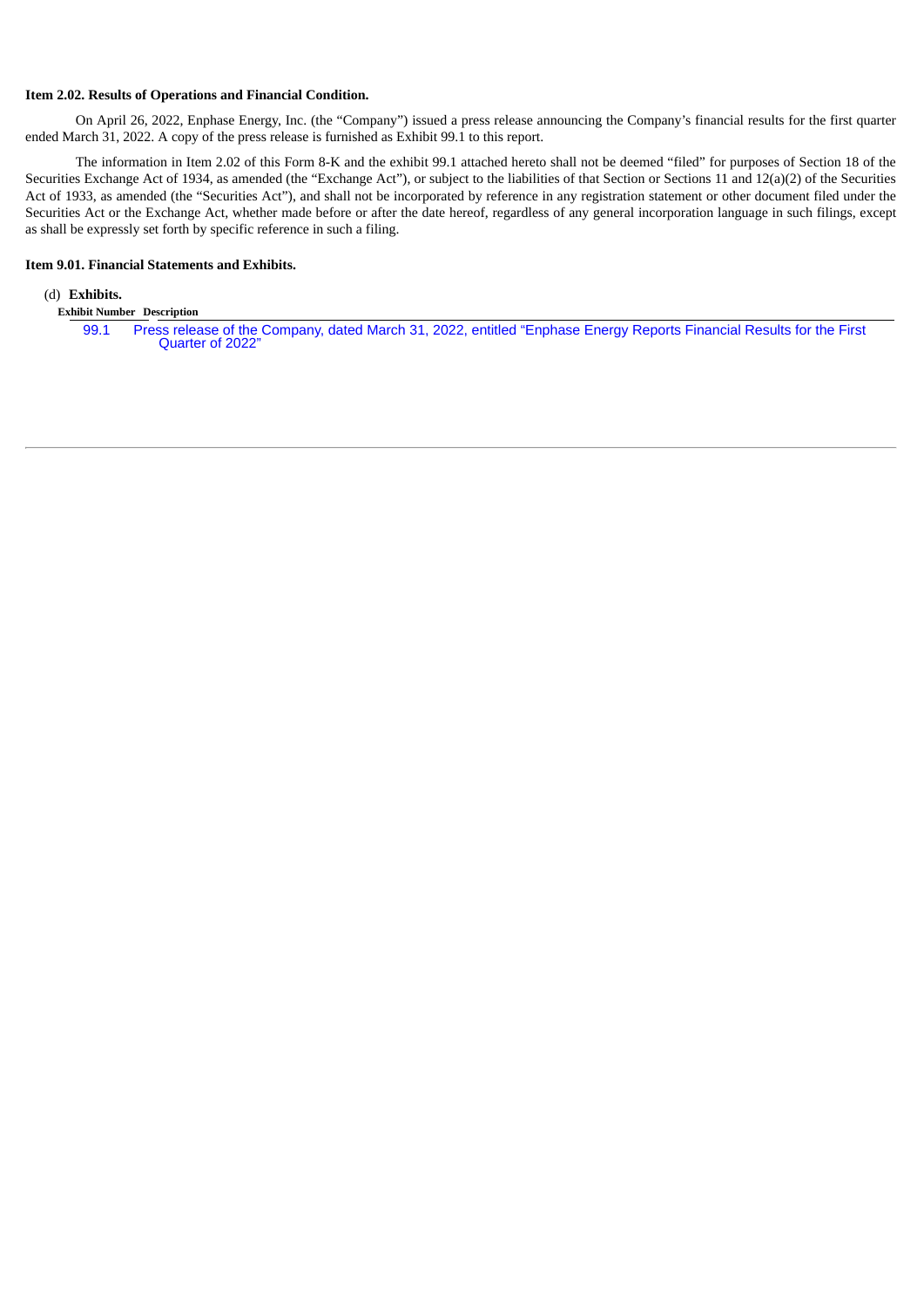## **SIGNATURES**

Pursuant to the requirements of the Securities Exchange Act of 1934, the registrant has duly caused this report to be signed on its behalf by the undersigned hereunto duly authorized.

Date: April 26, 2022 **ENPHASE ENERGY, INC.** 

By: /s/ Mandy Yang Mandy Yang Chief Financial Officer (Principal Financial Officer and Principal Accounting Officer)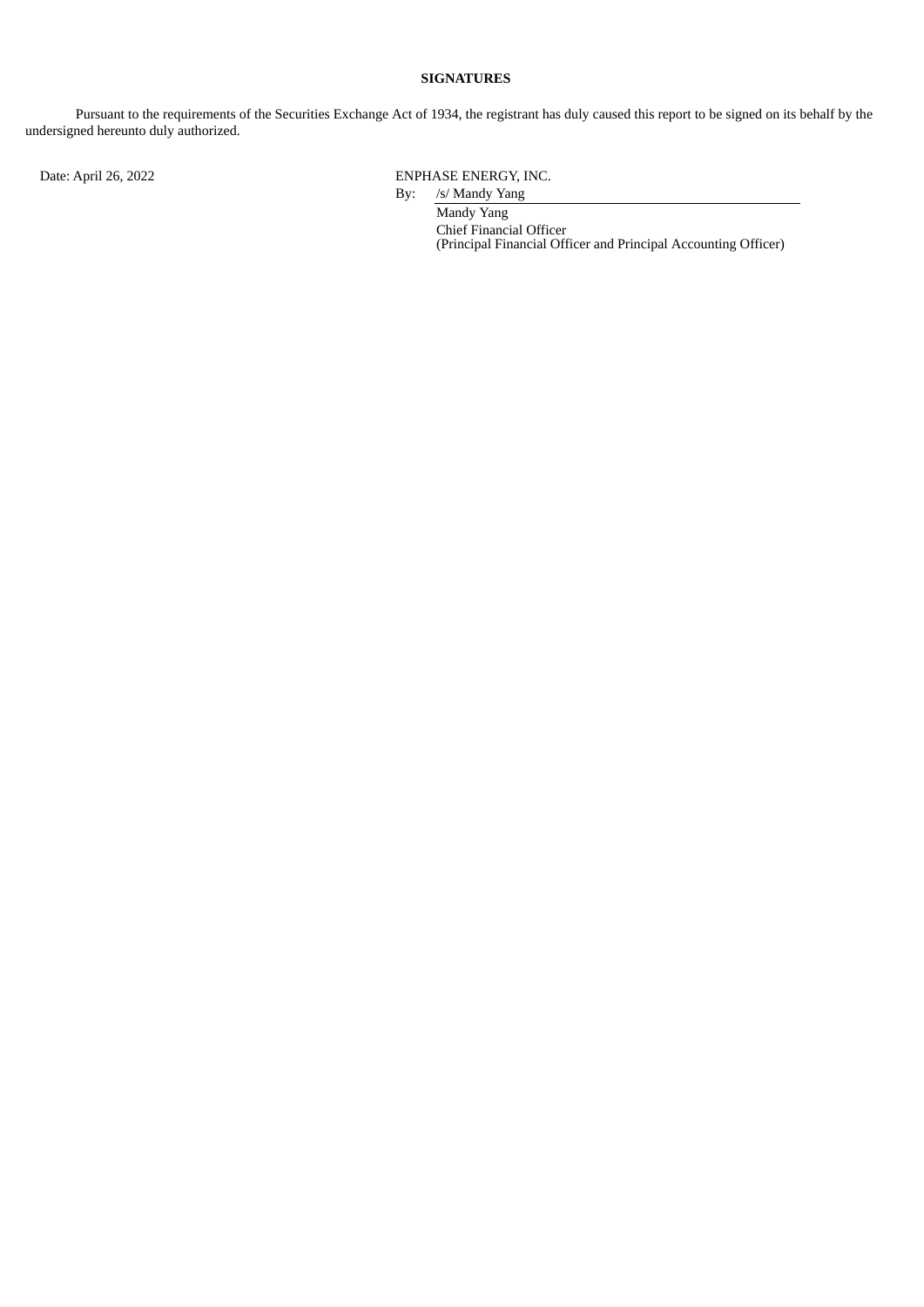<span id="page-3-0"></span>

## **Enphase Energy Reports Financial Results for the First Quarter of 2022**

**FREMONT, Calif., April 26, 2022** - Enphase Energy, Inc. (NASDAQ: ENPH), a global energy technology company and the world's leading supplier of microinverter-based solar and battery systems, announced today financial results for the first quarter of 2022, which included the summary below from its President and CEO, Badri Kothandaraman.

We reported record quarterly revenue of \$441.3 million in the first quarter of 2022, along with 41.0% for non-GAAP gross margin. We shipped approximately 2,838,693 microinverters, or 1,029 megawatts DC, and 120.4 megawatt hours of Enphase IQ™ Batteries.

Financial highlights for the first quarter of 2022 are listed below.

- Record quarterly revenue of \$441.3 million
- GAAP gross margin of 40.1%; non-GAAP gross margin of 41.0%
- GAAP operating income of \$61.8 million; non-GAAP operating income of \$114.5 million
- GAAP net income of \$51.8 million; non-GAAP net income of \$109.7 million
- GAAP diluted earnings per share of \$0.37; non-GAAP diluted earnings per share of \$0.79
- Cash flow from operations of \$102.4 million
- Ending cash, cash equivalents, and marketable securities balance of \$1.1 billion

Our revenue and earnings for the first quarter of 2022 are provided below, compared with those of the prior quarter and the year ago quarter:

(In thousands, except per share data and percentages)

|                    |   |         |   | <b>GAAP</b> |     |         |    |         |     | <b>Non-GAAP</b>     |    |         |
|--------------------|---|---------|---|-------------|-----|---------|----|---------|-----|---------------------|----|---------|
|                    |   | Q1 2022 |   | O4 2021     |     | O1 2021 |    | O1 2022 |     | O <sub>4</sub> 2021 |    | Q1 2021 |
| Revenue            |   | 441,292 | Œ | 412,719     | \$. | 301,754 | \$ | 441,292 | \$. | 412,719             | \$ | 301,754 |
| Gross margin       |   | 40.1 %  |   | 39.6 %      |     | 40.7 %  |    | 41.0 %  |     | 40.2 %              |    | 41.1 %  |
| Operating expenses | S | 115.149 |   | 105,619     | \$  | 61,563  | \$ | 66,250  |     | 68,182              | \$ | 43,699  |
| Operating income   |   | 61.824  |   | 57,695      | \$  | 61,386  | \$ | 114,529 |     | 97.725              | \$ | 80,232  |
| Net income         |   | 51,821  |   | 52,591      | \$  | 31,698  | \$ | 109.670 | \$  | 102.779             | \$ | 78,702  |
| <b>Basic EPS</b>   |   | 0.39    |   | 0.39        | \$  | 0.24    | S  | 0.82    |     | 0.76                | \$ | 0.60    |
| <b>Diluted EPS</b> |   | 0.37    |   | 0.37        | \$  | 0.22    | \$ | 0.79    |     | 0.73                | S  | 0.56    |

Our total revenue increased 7% compared to the fourth quarter of 2021. Our microinverter unit shipments were down 6%, compared to the fourth quarter of 2021. Our IQ Battery shipments were up 20%, compared to the fourth quarter of 2021. Our non-GAAP gross margin was 41.0% in the first quarter of 2022, compared to 40.2% in the fourth quarter of 2021, driven by reduced expedite costs.

Non-GAAP operating expenses were \$66.3 million in the first quarter of 2022, compared to \$68.2 million in the fourth quarter of 2021, primarily due to lower marketing spend. Non-GAAP operating income was \$114.5 million in the first quarter of 2022, compared to \$97.7 million in the fourth quarter of 2021.

We exited the first quarter of 2022 with \$1.1 billion in cash, cash equivalents, and marketable securities and generated \$102.4 million in cash flow from operations in the first quarter of 2022. Capital expenditures were \$12.4 million in the first quarter of 2022, compared to \$13.2 million in the fourth quarter of 2021.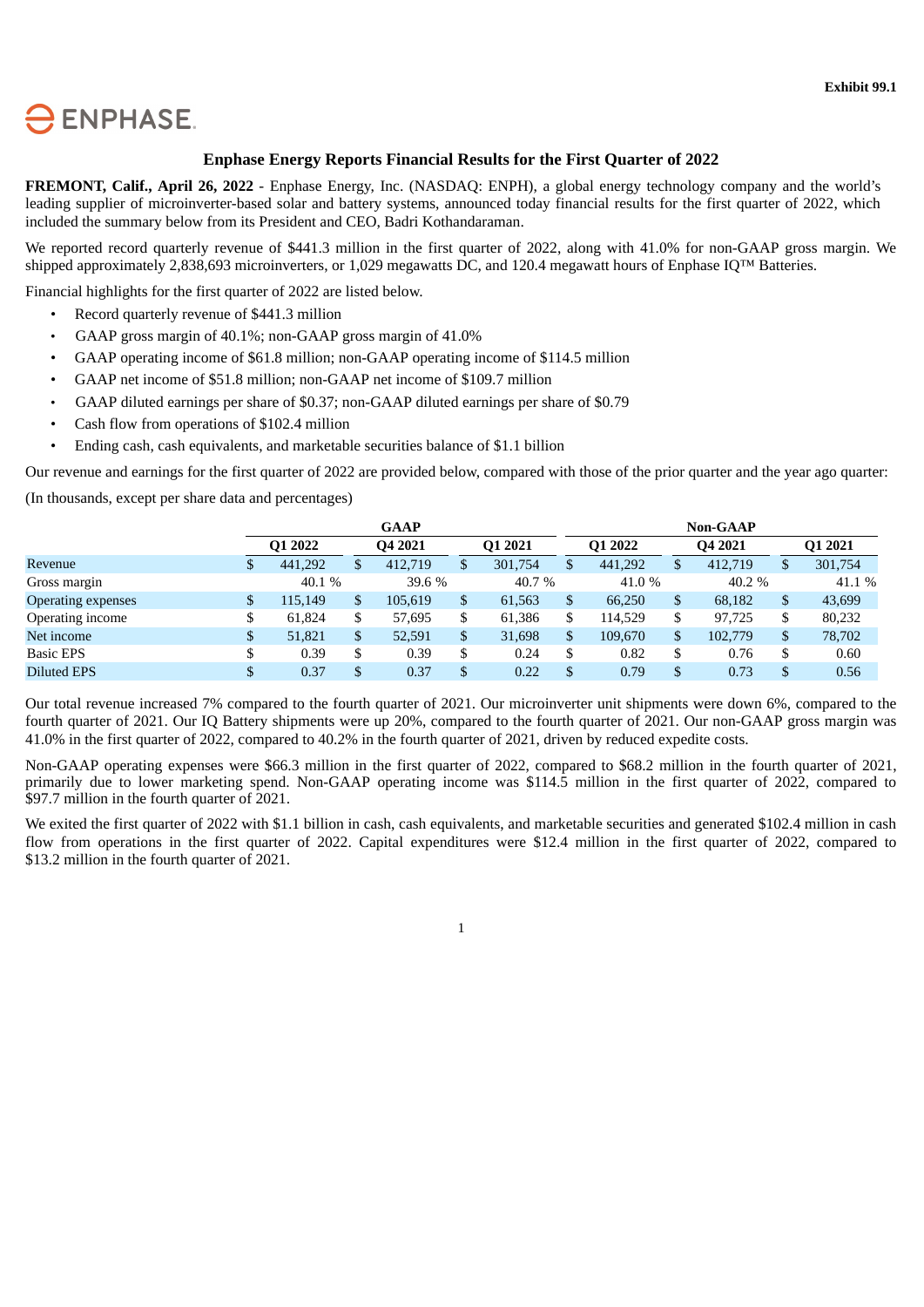Shipments of IQ8™ Microinverters continued to ramp strongly in the first quarter of 2022. IQ8 Microinverters can form a microgrid during a power outage using only sunlight, providing backup power even without a battery. IQ8's grid-forming technology eliminates traditional ratio requirements between solar system size and battery size. And, with our Sunlight Jump Start™ feature, IQ8 Microinverters can restart a home energy system using sunlight only after prolonged grid outages that may result in a fully depleted battery.

Shipments of IQ™ Batteries increased to 120.4 megawatt hours in the first quarter of 2022, compared to 100.2 megawatt hours in the fourth quarter of 2021. We shipped batteries to the U.S., Germany, and Belgium during the first quarter, and continued to make several updates to improve the installer and homeowner experience. We now have more than 1,300 installers in the U.S. that are certified to install our batteries.

In March of 2022, we acquired SolarLeadFactory LLC, which provides high-quality leads to solar installers in the U.S. Our objective is to substantially increase lead volumes and improve conversion rates to drive down the customer acquisition costs for our installers. This was our fourth acquisition to strengthen the installer platform, with the prior acquisitions focused on solar design and proposal software, permitting services, and operations and maintenance (O&M) software. We aim to create an end-to-end installer platform to simplify installers' lives by reducing soft costs and manual processes.

#### **BUSINESS HIGHLIGHTS**

On Feb. 28, 2022, Enphase Energy announced steady growth in its Enphase Installer Network (EIN) in Victoria, Australia due to market-leading partner support, state-run initiatives, and growing homeowner demand for safer, smarter, and more reliable solar systems.

On March 21, 2022, Enphase Energy announced that installers in Spain have seen an increase in deployments of residential solar energy systems, powered by IQ7+™ and IQ7A™ Microinverters. Residential solar deployments in Spain are growing exponentially as favorable regulatory developments and high electricity prices are motivating homeowners to make the switch to a more sustainable clean energy generation.

On March 28, 2022, Enphase Energy announced that Vermont-based utility Green Mountain Power (GMP) will offer Enphase® Energy Systems to its customers in a cutting-edge battery lease grid services pilot program. Homeowners can also enroll in GMP's "Bring Your Own Device" grid services program, which enables customers with their own Enphase Energy Systems to participate and earn an upfront incentive.

On April 4, 2022, Enphase Energy announced it has expanded its nearly 15-year relationship with global diversified manufacturer  $Flex^{\otimes}$ . Starting in the first quarter of 2023, Flex's factory in Timisoara, Romania will begin manufacturing Enphase microinverters for the European market, addressing the region's rapid growth and demand for residential solar due to rising energy prices and the increased adoption of electric vehicles and heat pump technology.

On April 11, 2022, Enphase Energy announced the launch of its EIN in France. The EIN is a network of highly experienced installers that have a proven track-record of delivering exceptional homeowner experiences using Enphase products.

Enphase Energy recently announced that installers in South Carolina, Iowa, Nevada, Oklahoma, Wisconsin, Oregon, New Jersey, Ohio, and Utah have seen growing deployments of the Enphase Energy System powered by IQ® Microinverters and IQ Batteries.

#### **SECOND QUARTER 2022 FINANCIAL OUTLOOK**

For the second quarter of 2022, Enphase Energy estimates both GAAP and non-GAAP financial results as follows:

- Revenue to be within a range of \$490 million to \$520 million, which includes shipments of 130 to 140 megawatt hours of Enphase IQ™ Batteries
- GAAP gross margin to be within a range of 37.0% to 40.0%; non-GAAP gross margin to be within a range of 38.0% to 41.0%, excluding stock-based compensation expenses and acquisition related amortization
- GAAP operating expenses to be within a range of \$127.5 million to \$130.5 million, including \$57.0 million estimated for stockbased compensation expenses and acquisition related costs and amortization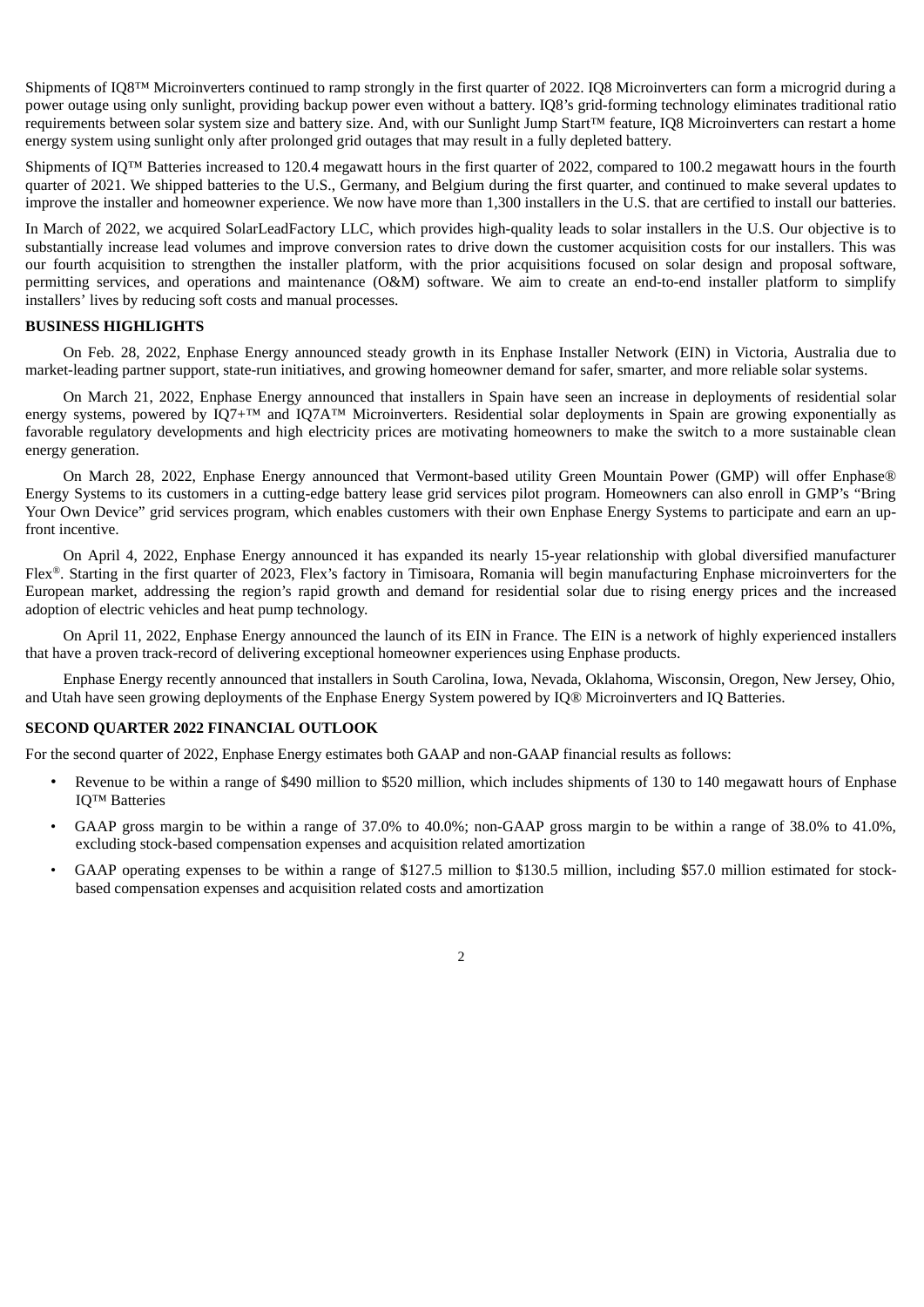• Non-GAAP operating expenses to be within a range of \$70.5 million to \$73.5 million, excluding \$57.0 million estimated for stockbased compensation expenses and acquisition related costs and amortization

### **Follow Enphase Online**

- **•** Read the Enphase blog.
- **•** Follow @Enphase on Twitter.
- **•** Visit us on Facebook and LinkedIn.
- Watch Enphase videos on YouTube.

#### **Use of Non-GAAP Financial Measures**

The Company has presented certain non-GAAP financial measures in this press release. To view a description of non-GAAP financial measures used and the non-GAAP reconciliation schedule for the periods presented, click here.

#### **Conference Call Information**

Enphase Energy will host a conference call for analysts and investors to discuss its first quarter 2022 results and second quarter 2022 business outlook today at 4:30 p.m. Eastern Time (1:30 p.m. Pacific Time). The call is open to the public by dialing (877) 644-1284; participant passcode 9774335. A live webcast of the conference call will also be accessible from the "Investor Relations" section of the Company's website at investor.enphase.com. Following the webcast, an archived version will be available on the website for approximately one year. In addition, an audio replay of the conference call will be available by calling (855) 859-2056; participant passcode 9774335, beginning approximately one hour after the call.

#### **Forward-Looking Statements**

This press release contains forward-looking statements, including statements related to Enphase Energy's expectations as to its second quarter of 2022 financial outlook and expense levels; the capabilities, advantages, features and performance of its technology and products, including the ability to simplify and reduce installation time; its business strategies and anticipated demand for and availability of its products and services; the impact to its installation partners and homeowners; the capabilities and performance of its partners; and the manufacture of microinverters in European market to address rapid growth. These forward-looking statements are based on Enphase Energy's current expectations and inherently involve significant risks and uncertainties. Enphase Energy's actual results and the timing of events could differ materially from those anticipated in such forward-looking statements as a result of certain risks and uncertainties including those risks described in more detail in its most recent Annual Report on Form 10-K for the year ended December 31, 2021 and other documents on file with the SEC from time to time and available on the SEC's website at www.sec.gov. Enphase Energy undertakes no duty or obligation to update any forward-looking statements contained in this release as a result of new information, future events or changes in its expectations, except as required by law.

A copy of this press release can be found on the investor relations page of Enphase Energy's website at investor.enphase.com.

### **About Enphase Energy, Inc.**

Enphase Energy, a global energy technology company based in Fremont, CA, is the world's leading supplier of microinverter-based solar and battery systems that enable people to harness the sun to make, use, save, and sell their own power—and control it all with a smart mobile app. The company revolutionized the solar industry with its microinverter-based technology and builds all-in-one solar, battery, and software solutions. Enphase has shipped more than 45 million microinverters, and over 2.0 million Enphase-based systems have been deployed in more than 135 countries. For more information, visit www.enphase.com.

© 2022 Enphase Energy, Inc. All rights reserved. Enphase Energy, Enphase, the "e" logo, IQ, IQ7+, IQ7A, IQ8, Sunlight Jump Start, and certain other names and marks are trademarks of Enphase Energy, Inc. Other names are for informational purposes and may be trademarks of their respective owners.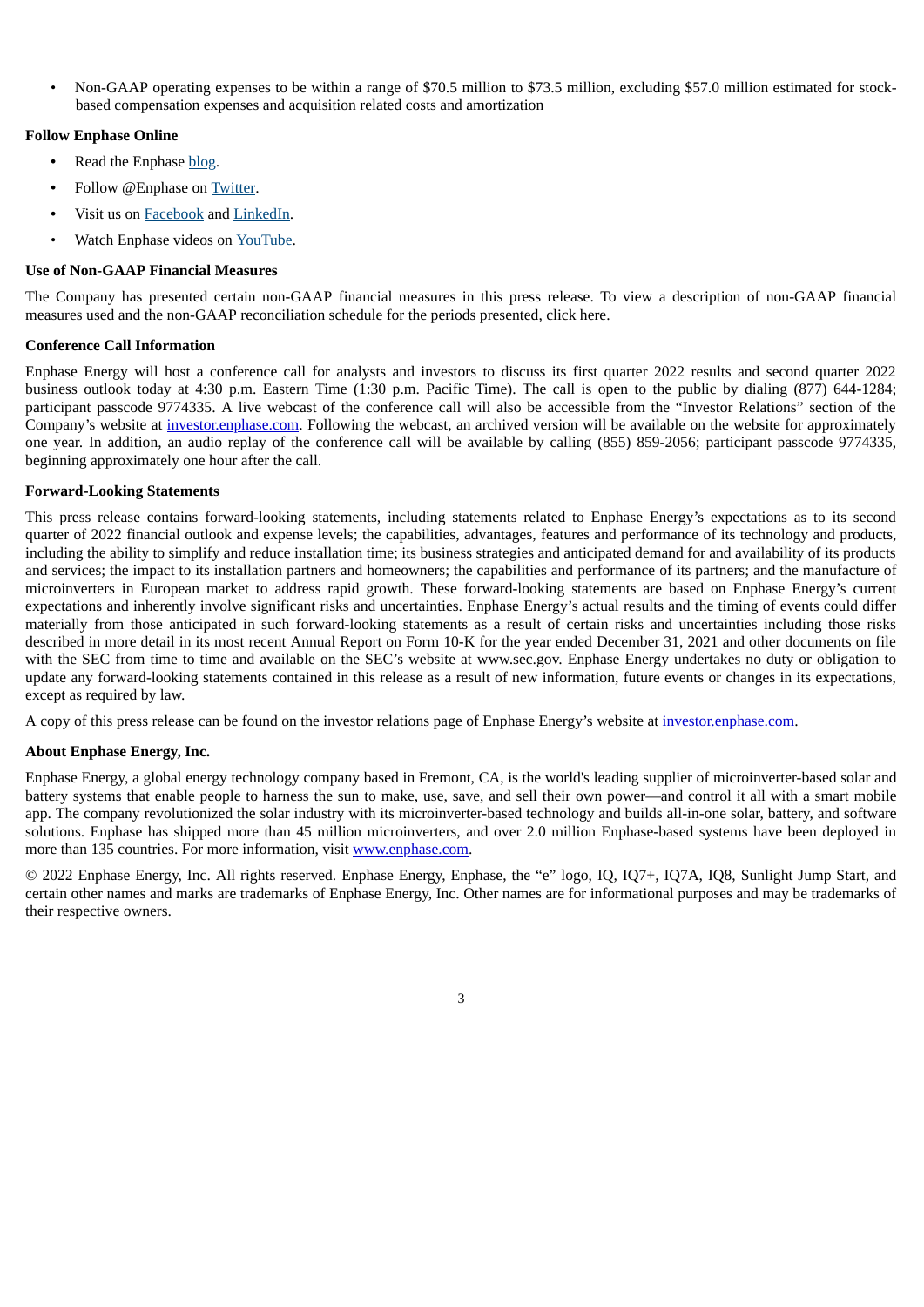**Contact:** Karen Sagot Enphase Energy, Inc. Investor Relations ir@enphaseenergy.co m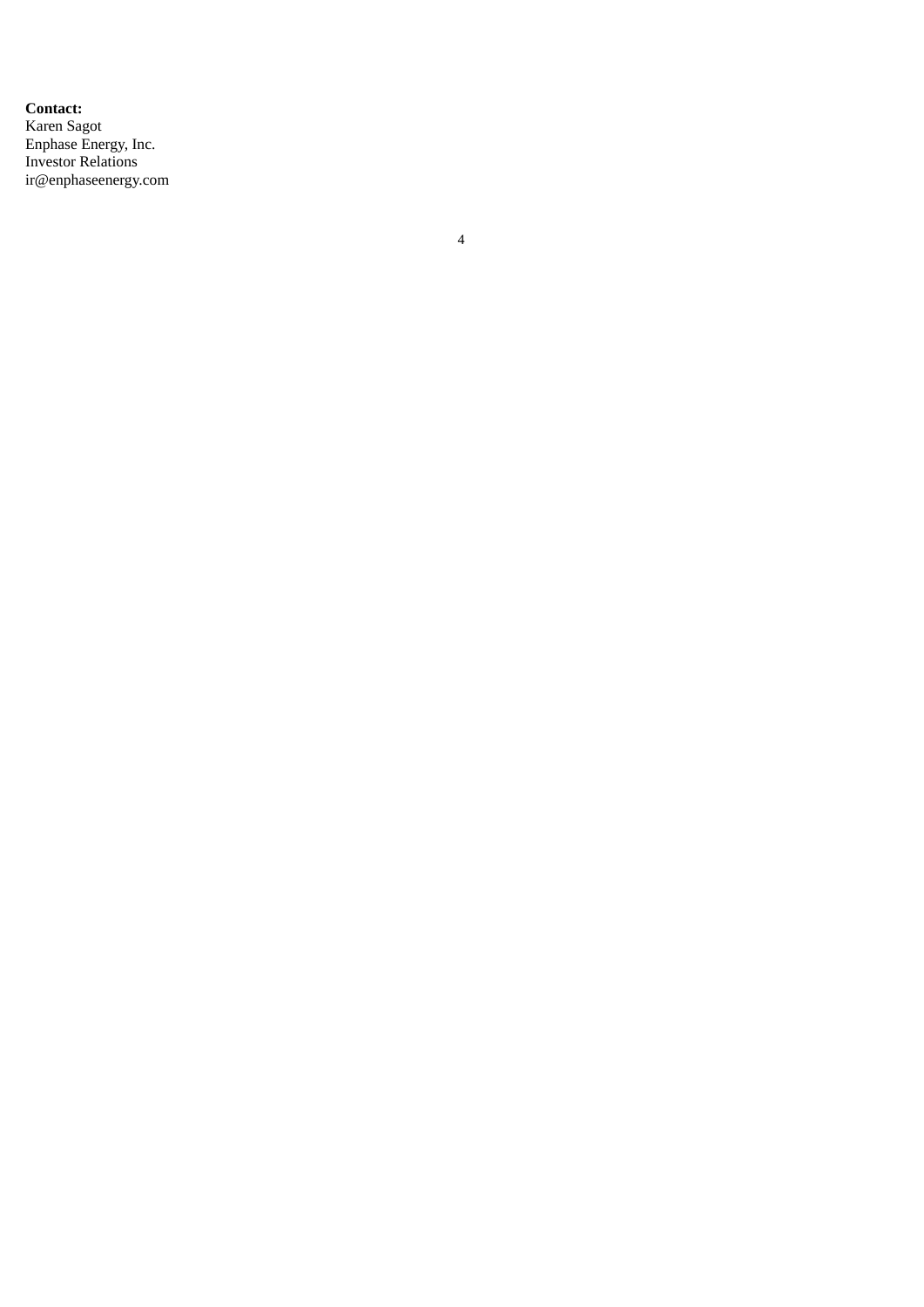### **ENPHASE ENERGY, INC. CONDENSED CONSOLIDATED STATEMENTS OF OPERATIONS (In thousands, except per share data) (Unaudited)**

|                                                     | <b>Three Months Ended</b>  |     |                      |     |                   |
|-----------------------------------------------------|----------------------------|-----|----------------------|-----|-------------------|
|                                                     | March 31,<br>2022          |     | December 31,<br>2021 |     | March 31,<br>2021 |
| Net revenues                                        | $\mathbf{s}$<br>441,292 \$ |     | 412,719 \$           |     | 301,754           |
| Cost of revenues                                    | 264,319                    |     | 249,405              |     | 178,805           |
| Gross profit                                        | 176,973                    |     | 163,314              |     | 122,949           |
| Operating expenses:                                 |                            |     |                      |     |                   |
| Research and development                            | 35,719                     |     | 31,589               |     | 21,818            |
| Sales and marketing                                 | 41,344                     |     | 44,470               |     | 19,622            |
| General and administrative                          | 38,086                     |     | 29,560               |     | 20,123            |
| Total operating expenses                            | 115,149                    |     | 105,619              |     | 61,563            |
| Income from operations                              | 61,824                     |     | 57,695               |     | 61,386            |
| Other income (expense), net                         |                            |     |                      |     |                   |
| Interest income                                     | 460                        |     | 414                  |     | 73                |
| Interest expense                                    | (2,736)                    |     | (12,689)             |     | (7, 329)          |
| Other income (expense), net                         | (2, 141)                   |     | 5,236                |     | 573               |
| Loss on partial settlement of convertible notes (1) |                            |     | (115)                |     | (56, 369)         |
| Total other expense, net                            | (4, 417)                   |     | (7, 154)             |     | (63,052)          |
| Income before income taxes                          | 57,407                     |     | 50,541               |     | (1,666)           |
| Income tax benefit (provision)                      | (5,586)                    |     | 2,050                |     | 33,364            |
| Net income                                          | \$<br>51,821               | -\$ | 52,591               | \$  | 31,698            |
| Net income per share:                               |                            |     |                      |     |                   |
| <b>Basic</b>                                        | 0.39<br>\$                 | -\$ | 0.39                 | -\$ | 0.24              |
| <b>Diluted</b>                                      | 0.37<br>\$                 | \$  | 0.37                 | \$  | 0.22              |
| Shares used in per share calculation:               |                            |     |                      |     |                   |
| <b>Basic</b>                                        | 134,327                    |     | 134,920              |     | 131,303           |
| Diluted                                             | 144,617                    |     | 141,480              |     | 146,442           |
|                                                     |                            |     |                      |     |                   |

(1) Loss on partial settlement of convertible notes of \$0.1 million for the three months ended December 31, 2021, primarily relates to the non-cash loss on settlement of \$1.1 million remaining aggregate principal amount of the Notes due 2024. Loss on partial settlement of convertible notes of \$56.4 million for the three months ended March 31, 2021 primarily relates to the \$9.5 million non-cash loss on partial settlement of \$87.1 million aggregate principal amount of the Notes due 2024, \$9.4 million non-cash loss on partial settlement of \$217.7 million aggregate principal amount of the Notes due 2025 and \$37.5 million non-cash inducement loss incurred on repurchase of Notes due 2025.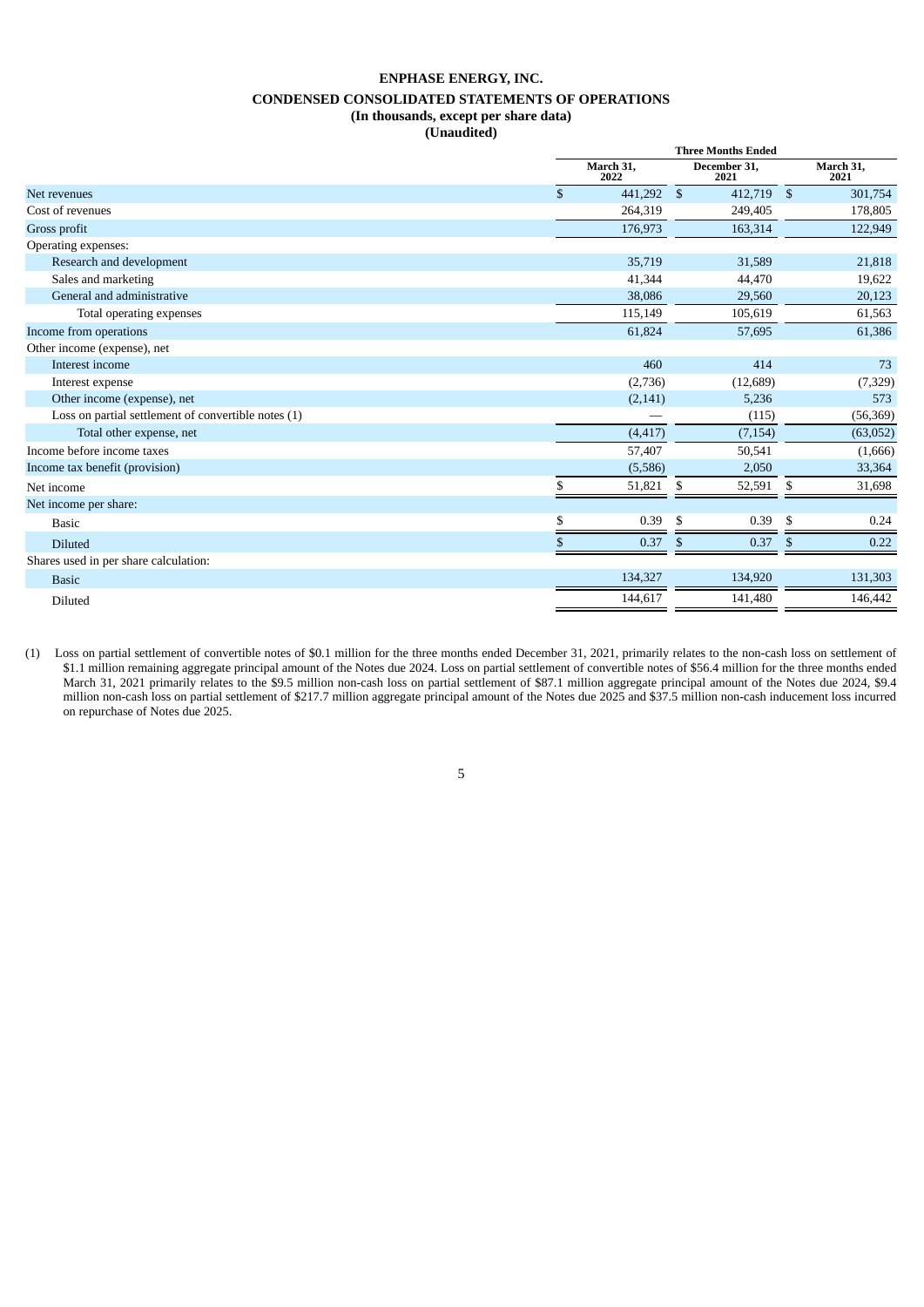## **ENPHASE ENERGY, INC. CONDENSED CONSOLIDATED BALANCE SHEETS (In thousands) (Unaudited)**

|                                             | March 31,<br>2022 |                | December 31,<br>2021 |
|---------------------------------------------|-------------------|----------------|----------------------|
| <b>ASSETS</b>                               |                   |                |                      |
| Current assets:                             |                   |                |                      |
| Cash and cash equivalents                   | \$<br>251,850     | - \$           | 119,316              |
| Marketable securities                       | 811,621           |                | 897,335              |
| Accounts receivable, net                    | 358,310           |                | 333,626              |
| Inventory                                   | 96,436            |                | 74,400               |
| Prepaid expenses and other assets           | 40,566            |                | 37,784               |
| Total current assets                        | 1,558,783         |                | 1,462,461            |
| Property and equipment, net                 | 85,073            |                | 82,167               |
| Operating lease, right of use asset, net    | 19,442            |                | 14,420               |
| Intangible assets, net                      | 103,173           |                | 97,758               |
| Goodwill                                    | 195,637           |                | 181,254              |
| Other assets                                | 120,878           |                | 118,726              |
| Deferred tax assets, net                    | 180,291           |                | 122,470              |
| <b>Total assets</b>                         | \$<br>2,263,277   | \$             | 2,079,256            |
| <b>LIABILITIES AND STOCKHOLDERS' EQUITY</b> |                   |                |                      |
| Current liabilities:                        |                   |                |                      |
| Accounts payable                            | \$<br>104,738     | - \$           | 113,767              |
| <b>Accrued liabilities</b>                  | 169,146           |                | 157,912              |
| Deferred revenues, current                  | 68,693            |                | 62,670               |
| Warranty obligations, current               | 23,960            |                | 19,395               |
| Debt, current                               | 87,219            |                | 86,052               |
| Total current liabilities                   | 453,756           |                | 439,796              |
| Long-term liabilities:                      |                   |                |                      |
| Deferred revenues, noncurrent               | 202,711           |                | 187,186              |
| Warranty obligations, noncurrent            | 59,619            |                | 53,982               |
| Other liabilities                           | 19,259            |                | 16,530               |
| Debt, noncurrent                            | 1,196,950         |                | 951,594              |
| <b>Total liabilities</b>                    | 1,932,295         |                | 1,649,088            |
| Total stockholders' equity                  | 330,982           |                | 430,168              |
| Total liabilities and stockholders' equity  | \$<br>2,263,277   | $\mathfrak{s}$ | 2,079,256            |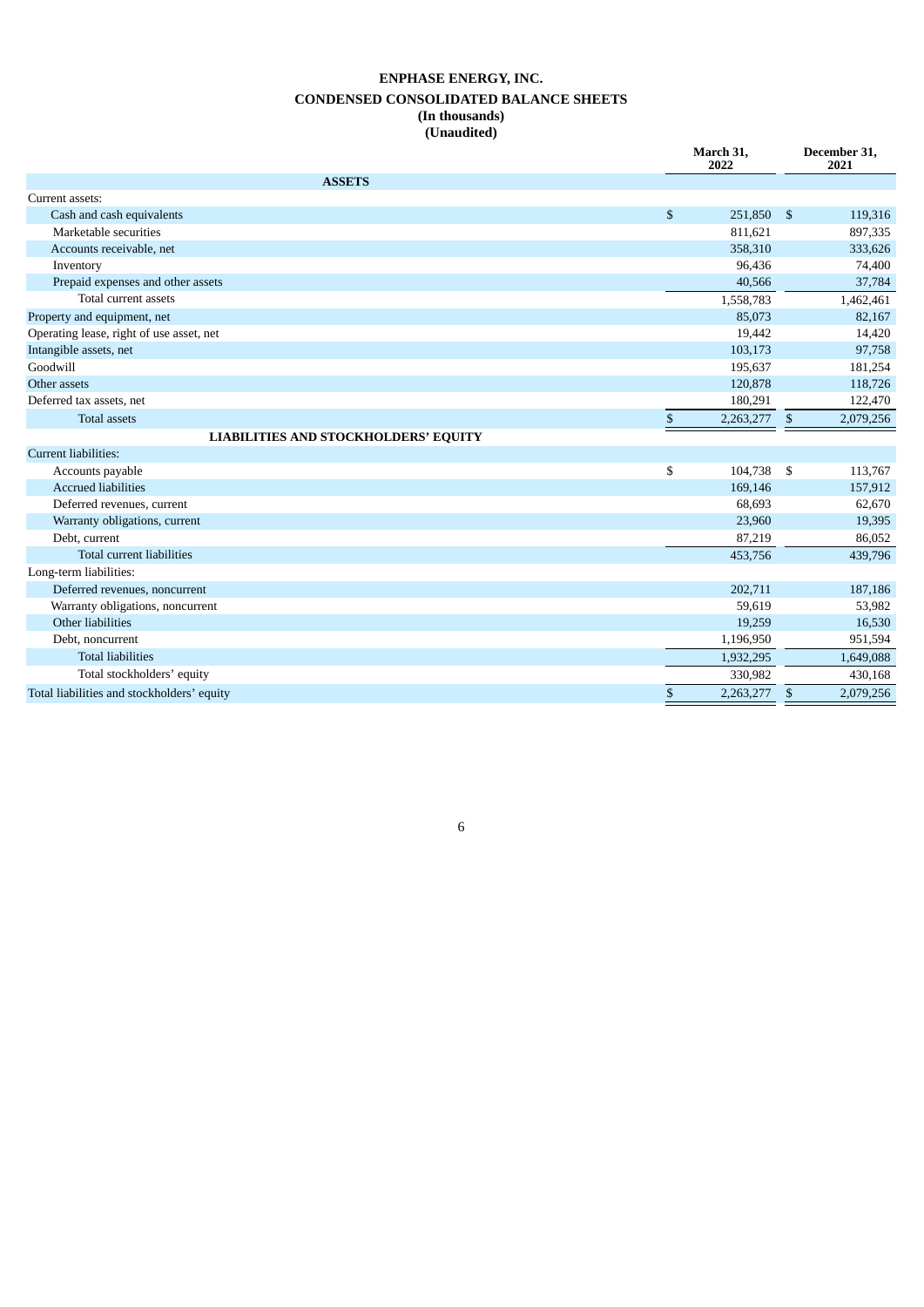## **ENPHASE ENERGY, INC. CONDENSED CONSOLIDATED STATEMENTS OF CASH FLOWS (In thousands)**

**(Unaudited)**

|                                                                                   | March 31,                | <b>Three Months Ended</b><br>December 31, | March 31,     |
|-----------------------------------------------------------------------------------|--------------------------|-------------------------------------------|---------------|
|                                                                                   | 2022                     | 2021                                      | 2021          |
| <b>Cash flows from operating activities:</b>                                      |                          |                                           |               |
| Net income                                                                        | \$<br>51,821             | 52,591<br>\$                              | 31,698<br>-\$ |
| Adjustments to reconcile net income to net cash provided by operating activities: |                          |                                           |               |
| Depreciation and amortization                                                     | 15,558                   | 10,972                                    | 5,558         |
| Provision for doubtful accounts                                                   | 147                      | 27                                        | 14            |
| Loss on partial settlement of convertibles notes                                  |                          | 115                                       | 56,369        |
| Deemed repayment of convertible notes attributable to accreted debt discount      |                          | (133)                                     | (15,579)      |
| Non-cash interest expense                                                         | 1,979                    | 12,494                                    | 7,156         |
| Gain on settlement of debt securities                                             |                          | (6,569)                                   |               |
| Change in fair value of debt securities                                           | 1,116                    | 111                                       | (1,437)       |
| Stock-based compensation                                                          | 47,797                   | 37,176                                    | 14,844        |
| Deferred income taxes                                                             | 3,165                    | (2,451)                                   | (35, 367)     |
| Changes in operating assets and liabilities:                                      |                          |                                           |               |
| Accounts receivable                                                               | (24, 224)                | (58,091)                                  | (53,719)      |
| Inventory                                                                         | (22,036)                 | (5,618)                                   | 6,888         |
| Prepaid expenses and other assets                                                 | (3,042)                  | (8, 123)                                  | (5,040)       |
| Accounts payable, accrued and other liabilities                                   | (1,805)                  | 45,396                                    | 36,376        |
| Warranty obligations                                                              | 9,906                    | 5,417                                     | 8,640         |
| Deferred revenues                                                                 | 22,061                   | 13,859                                    | 19,440        |
| Net cash provided by operating activities                                         | 102,443                  | 97,173                                    | 75,841        |
| <b>Cash flows from investing activities:</b>                                      |                          |                                           |               |
| Purchases of property and equipment                                               | (12, 375)                | (13,208)                                  | (9,940)       |
| Purchases of marketable securities                                                |                          | (389, 466)                                |               |
| Maturities of marketable securities                                               | 76,735                   |                                           |               |
| Investments in private companies                                                  | $\overline{\phantom{0}}$ |                                           | (25,000)      |
| Settlement of investment in private companies                                     |                          | 26,569                                    |               |
| Business acquisitions, net of cash acquired                                       | (24, 625)                | (180, 413)                                | (55, 239)     |
| Net cash provided by (used in) investing activities                               | 39,735                   | (556, 518)                                | (90, 179)     |
| <b>Cash flows from financing activities:</b>                                      |                          |                                           |               |
| Issuance of convertible notes, net of issuance costs                              |                          |                                           | 1,189,388     |
| Purchase of convertible note hedges                                               |                          |                                           | (286, 235)    |
| Sale of warrants                                                                  |                          |                                           | 220,800       |
| Principal payments and financing fees on debt                                     |                          | (272)                                     | (1,078)       |
| Partial repurchase of convertible notes                                           |                          | (935)                                     | (289, 233)    |
| Repurchase of common stock                                                        |                          | (300,000)                                 |               |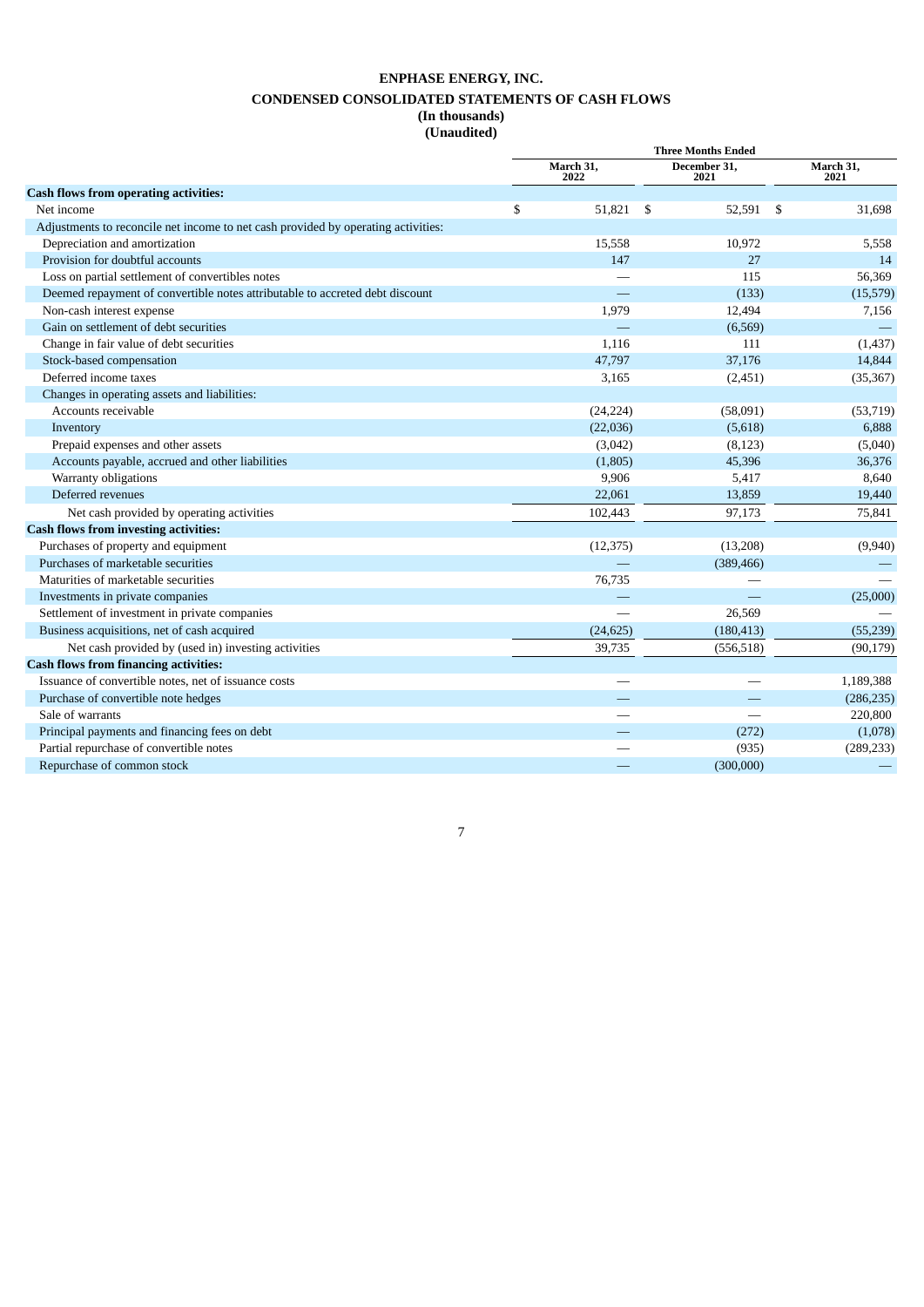|                                                                               | <b>Three Months Ended</b> |                      |                   |  |  |  |
|-------------------------------------------------------------------------------|---------------------------|----------------------|-------------------|--|--|--|
|                                                                               | March 31.<br>2022         | December 31,<br>2021 | March 31,<br>2021 |  |  |  |
| Proceeds from exercise of equity awards and employee stock purchase plan      | 404                       | 3.800                | 214               |  |  |  |
| Payment of withholding taxes related to net share settlement of equity awards | (9,344)                   | (8,825)              | (9, 185)          |  |  |  |
| Net cash provided by (used in) financing activities                           | (8,940)                   | (306, 232)           | 824,671           |  |  |  |
| Effect of exchange rate changes on cash and cash equivalents                  | (704)                     | (653)                | (702)             |  |  |  |
| Net increase (decrease) in cash and cash equivalents                          | 132,534                   | (766, 230)           | 809.631           |  |  |  |
| Cash and cash equivalents—Beginning of period                                 | 119,316                   | 885,546              | 679,379           |  |  |  |
| Cash and cash equivalents - End of period                                     | 251,850                   | 119,316              | 1,489,010         |  |  |  |
|                                                                               |                           |                      |                   |  |  |  |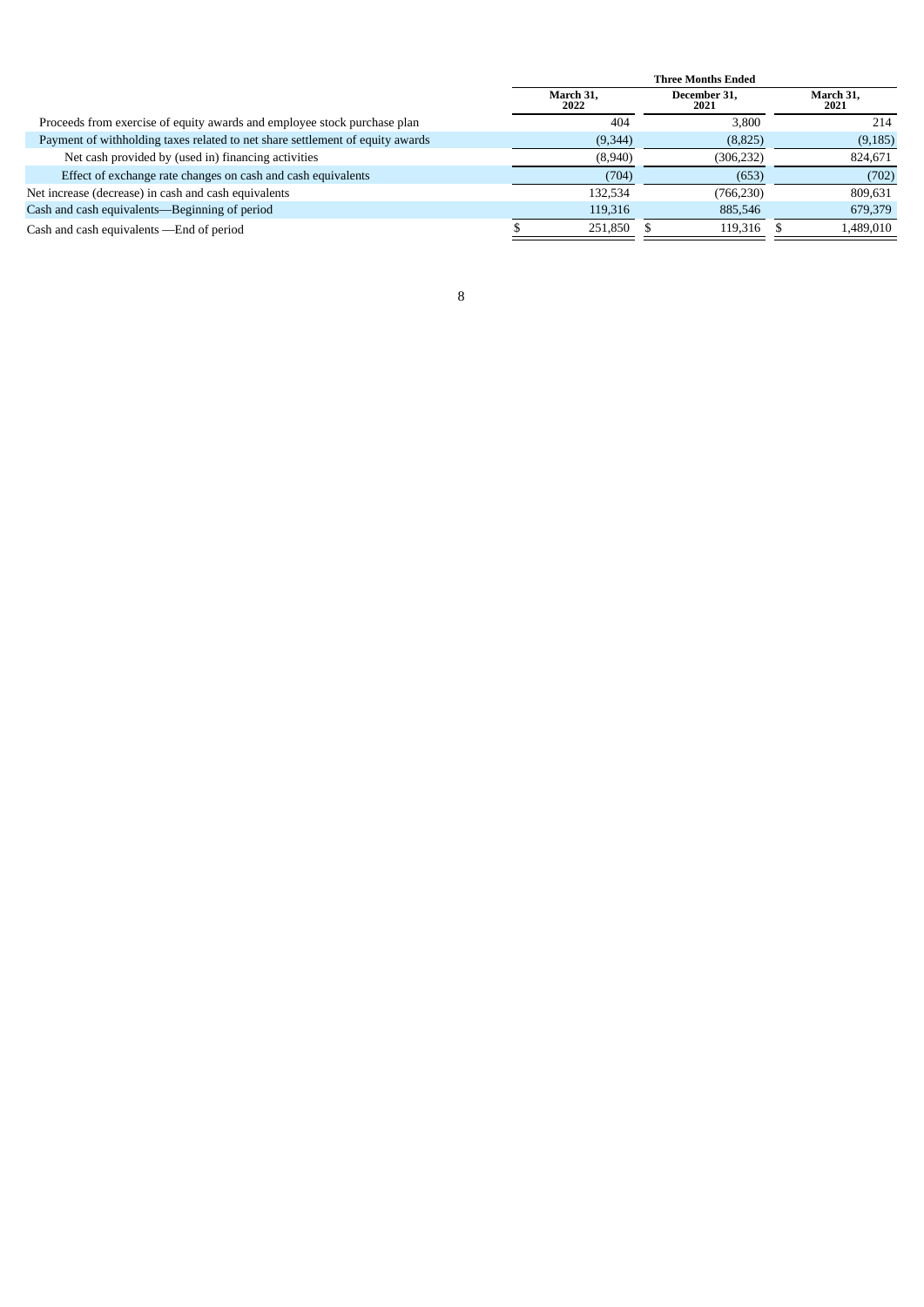#### **ENPHASE ENERGY, INC. RECONCILIATION OF NON-GAAP FINANCIAL MEASURES (In thousands, except per share data and percentages) (Unaudited)**

|    | 2022     |                                                                                                            | 2021     |                                                                                                                                                | March 31,<br>2021 |
|----|----------|------------------------------------------------------------------------------------------------------------|----------|------------------------------------------------------------------------------------------------------------------------------------------------|-------------------|
| \$ | 176,973  | \$                                                                                                         | 163,314  | $\mathbb{S}$                                                                                                                                   | 122,949           |
|    | 2,507    |                                                                                                            | 2,409    |                                                                                                                                                | 982               |
|    | 1,299    |                                                                                                            | 184      |                                                                                                                                                |                   |
| \$ | 180,779  | \$                                                                                                         | 165,907  | \$                                                                                                                                             | 123,931           |
|    |          |                                                                                                            |          |                                                                                                                                                | 40.7%             |
|    |          |                                                                                                            |          |                                                                                                                                                | 0.4%              |
|    |          |                                                                                                            |          |                                                                                                                                                | $-$ %             |
|    | 41.0%    |                                                                                                            | 40.2 %   |                                                                                                                                                | 41.1 %            |
|    |          |                                                                                                            |          |                                                                                                                                                | 61,563            |
|    |          |                                                                                                            |          |                                                                                                                                                | (13, 862)         |
|    |          |                                                                                                            |          |                                                                                                                                                | (4,002)           |
| \$ | 66,250   | \$                                                                                                         | 68,182   | \$                                                                                                                                             | 43,699            |
|    |          |                                                                                                            |          |                                                                                                                                                |                   |
|    |          |                                                                                                            |          |                                                                                                                                                |                   |
| \$ | 13,729   | \$                                                                                                         | 11,712   | \$                                                                                                                                             | 5,749             |
|    | 13,057   |                                                                                                            | 13,090   |                                                                                                                                                | 3,537             |
|    | 18,504   |                                                                                                            | 9,965    |                                                                                                                                                | 4,576             |
| \$ | 45,290   | \$                                                                                                         | 34,767   | \$                                                                                                                                             | 13,862            |
| \$ | 61,824   | \$                                                                                                         | 57,695   | \$                                                                                                                                             | 61,386            |
|    | 47,797   |                                                                                                            | 37,176   |                                                                                                                                                | 14,844            |
|    | 4,908    |                                                                                                            | 2,854    |                                                                                                                                                | 4,002             |
| \$ | 114,529  | \$                                                                                                         | 97,725   | \$                                                                                                                                             | 80,232            |
|    |          |                                                                                                            |          |                                                                                                                                                | 31,698            |
|    |          |                                                                                                            |          |                                                                                                                                                | 14,844            |
|    |          |                                                                                                            |          |                                                                                                                                                | 4,002             |
|    |          |                                                                                                            |          |                                                                                                                                                | 7,156             |
|    |          |                                                                                                            | 115      |                                                                                                                                                | 56,369            |
|    | 3,165    |                                                                                                            | (2, 451) |                                                                                                                                                | (35, 367)         |
| \$ | 109,670  | \$                                                                                                         | 102,779  | \$                                                                                                                                             | 78,702            |
|    | \$<br>\$ | March 31,<br>40.1%<br>0.6%<br>0.3%<br>115,149<br>(45,290)<br>(3,609)<br>51,821<br>47,797<br>4,908<br>1,979 | \$<br>\$ | <b>Three Months Ended</b><br>December 31,<br>39.6 %<br>0.6 %<br>$-$ %<br>105,619<br>(34,767)<br>(2,670)<br>52,591<br>37,176<br>2,854<br>12,494 | \$<br>\$          |